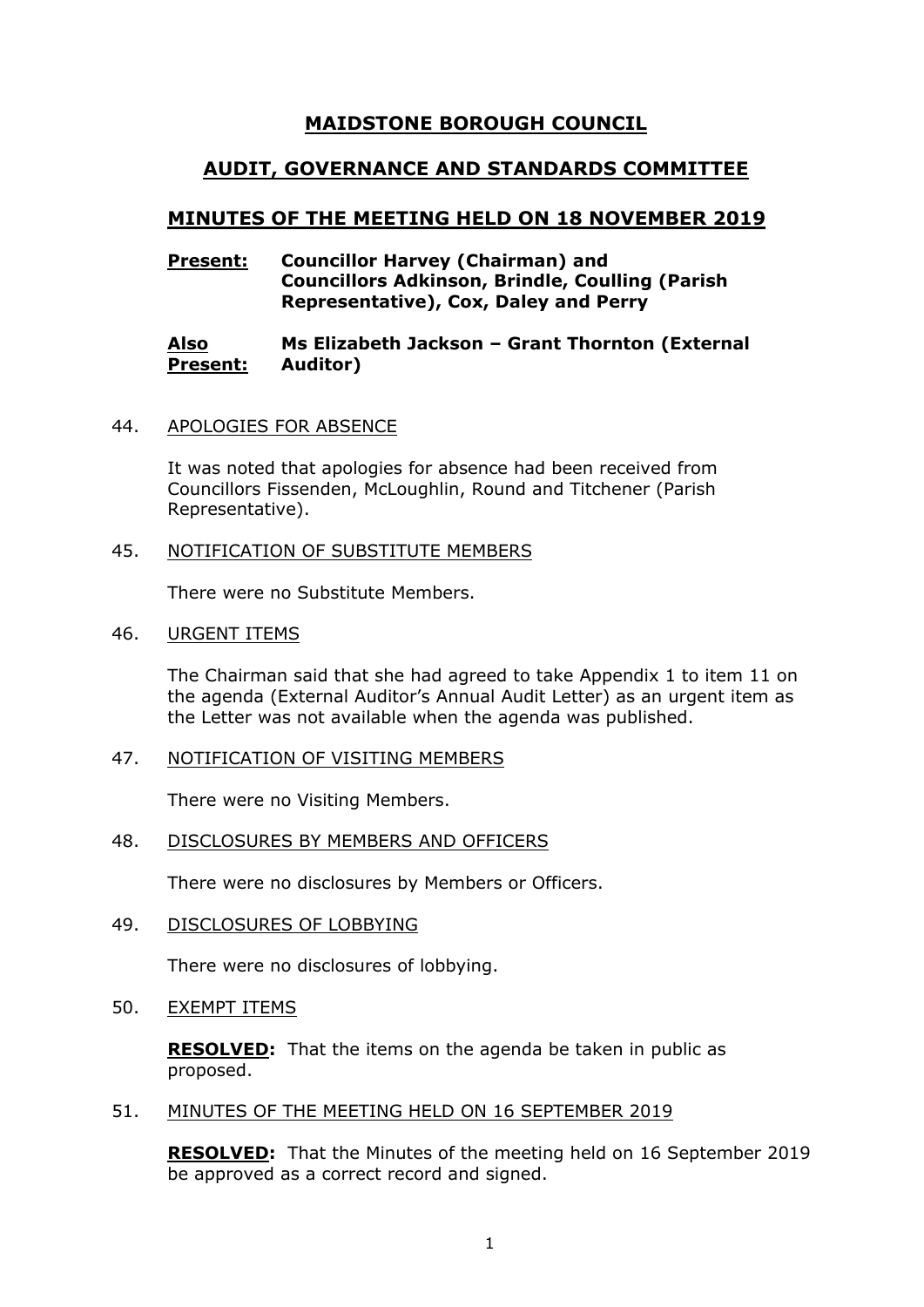## 52. QUESTION AND ANSWER SESSION FOR MEMBERS OF THE PUBLIC

There were no questions from members of the public.

#### 53. COMMITTEE WORK PROGRAMME

The Committee considered its work programme for the remainder of the Municipal Year 2019/20.

**RESOLVED:** That the Committee work programme for the remainder of the Municipal Year 2019/20 be noted.

## 54. EXTERNAL AUDITOR'S ANNUAL AUDIT LETTER (YEAR ENDED 31 MARCH 2019)

Ms Elizabeth Jackson of Grant Thornton presented the External Auditor's Annual Audit Letter summarising the key findings arising from the work undertaken by the External Auditor for the year ended 31 March 2019 and concluding the audit process for 2018/19. It was noted that:

- The External Auditor gave an unqualified opinion on the Council's 2018/19 Statement of Accounts on 16 August 2019; and
- The External Auditor was satisfied that in all significant respects the Council put in place proper arrangements to secure economy, efficiency and effectiveness in its use of resources for the year ending 31 March 2019.

During her presentation, Ms Jackson made specific reference to the delay in issuing the audit opinion. She explained that:

- Grant Thornton alongside all other audit firms struggled to deliver the audit opinion on time this year and over 40% of local authority audits nationally were not signed off by the end of July which was the target date for auditors to give their opinions. Whilst the Borough Council had a statutory responsibility to publish its accounts whether they were audited or not by 31 July 2019, it was not a statutory requirement for external auditors to meet that deadline.
- Grant Thornton had resourcing issues due to staff shortages and sickness. The Director of Finance and Business Improvement was informed that the firm did not have a team to deliver the audit by the end of July and that other Kent audits were affected.
- When the External Audit team came on site in the middle of July to undertake the work, a number of amendments were required to the accounts. As the statutory auditor responsible for signing the audit opinion, she did not have all of the evidence required to enable her to sign off the accounts as true, fair and correct until 16 August 2019 when she issued the unqualified audit opinion. It would reflect on her professional reputation if she had signed off the accounts before completing all the work required.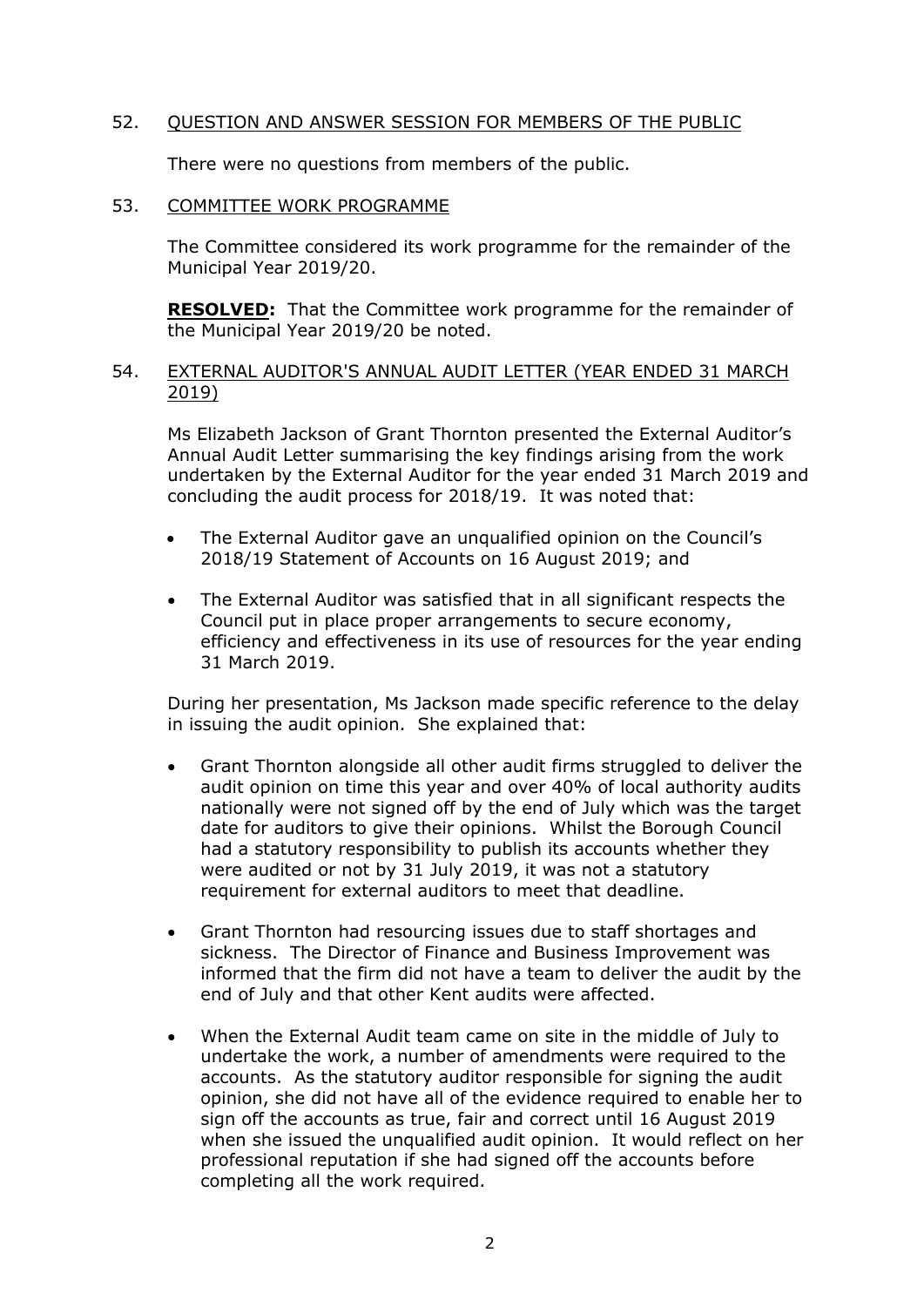- She understood that Members and Officers were very disappointed that the deadline was not met and arrangements had been put in place already for working differently next year.
- The new procurement process for local authority audit had resulted in a reduction in audit fees and with that a reduction in the number of days available for carrying out the audit. If there was a tendering exercise now, with the current regulations and workload, Grant Thornton would not be tendering for audits as they were not deliverable. She would not wish to sign off the audit without the right level of evidence.

In response to questions, Ms Jackson explained that:

- To an extent, the problems experienced were specific to the public sector and, particularly, local government where over 90% of audited bodies chose to follow the Public Sector Audit Appointments route for the procurement of audit services. Whether or not this had been successful had still to be determined.
- In terms of the additional resource required to sign off the accounts on time with an end result that the External Auditor was comfortable with, another person for ten days would have helped to deliver the audit. Discussions were taking place with the Finance Team about a different approach to the audit next year.
- The Financial Reporting Council, which regulates auditors, was also reviewing the overall audit environment.
- The External Auditor did not have staff with the appropriate experience and specialist knowledge available to complete the audit in July. They came in August when other audits had been completed.

**RESOLVED:** That the External Auditor's Annual Audit Letter for the year ended 31 March 2019, attached as Appendix 1 to the report of the Interim Head of Finance, be noted.

## 55. AUDIT PROGRESS REPORT AND SECTOR UPDATE (YEAR ENDED 31 MARCH 2020)

Ms Elizabeth Jackson of Grant Thornton presented the report of the External Auditor on the progress to date against the 2019/20 audit plan. The report also provided an update on a number of relevant emerging issues and sector developments.

Ms Jackson made specific reference to the position with regard to certification of the Council's annual Housing Benefit Subsidy claim. She explained that the External Auditor was working closely with the Revenues and Benefits Shared Service to ensure that the work is completed by the 29 November deadline. The Shared Service was doing the majority of the testing itself and the Internal Audit team had been part of the process as well. Information was still awaited from the Shared Service and the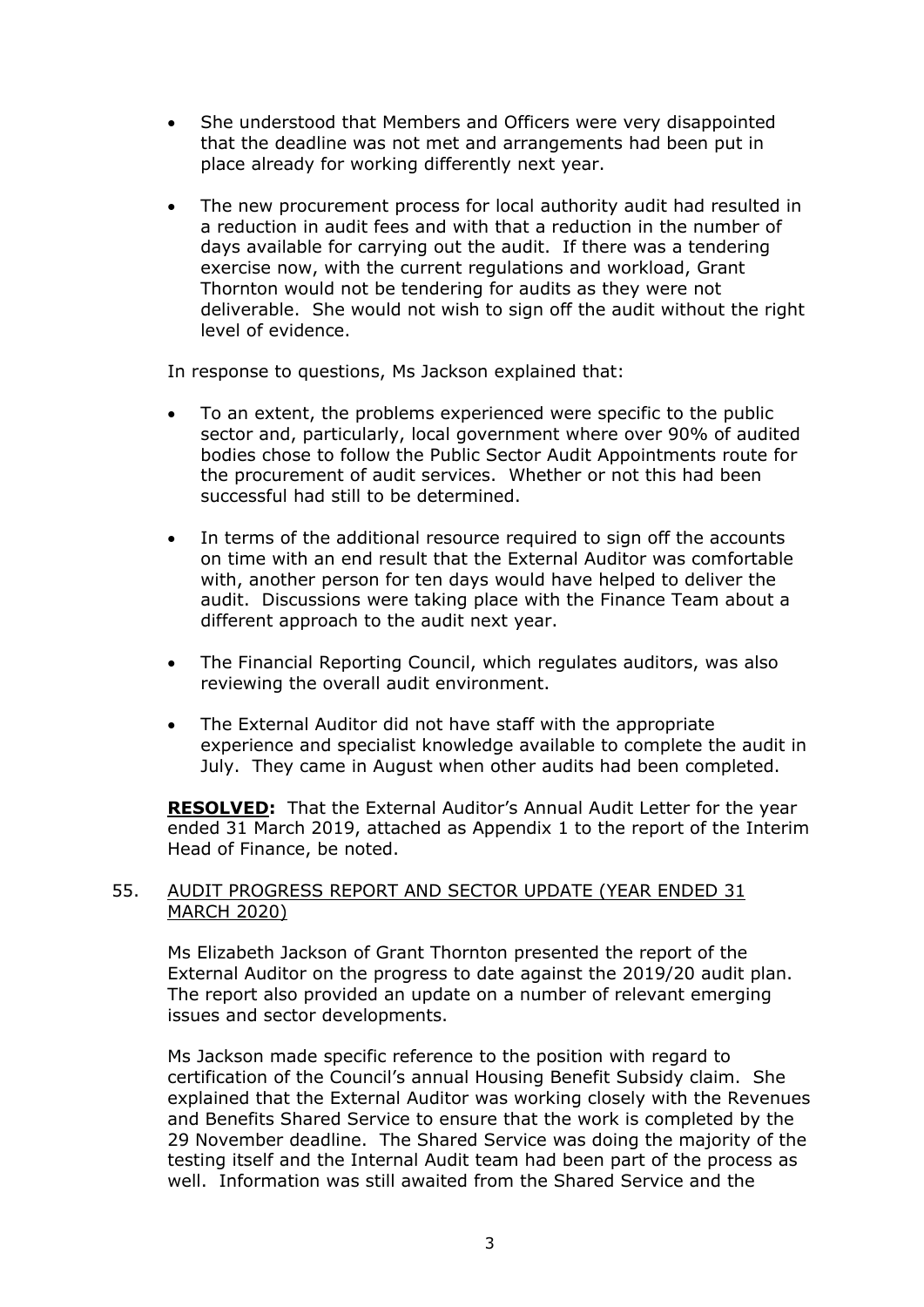External Auditor was liaising with the Service daily to ensure that the deadline is not missed.

In response to comments by Members, the Director of Finance and Business Improvement said that he would remind the Service of the deadline for completion of the certification work.

In response to a question by a Member as to whether it would be better to start audit planning earlier, Ms Jackson explained that due to delays in completing the certification of Housing Benefit Subsidy claims at a number of places, the External Auditor would begin planning for the 2019/20 audit in December and would issue a detailed audit plan setting out its proposed approach to the audit of the Council's 2019/20 financial statements for consideration at the next meeting of the Committee. The critical period was June/July when the External Auditor would be completing a large number of audits with a finite number of staff and so any unforeseen resourcing issues such as staff shortages and sickness would have a knock on effect.

A Member referred to CIPFA's annual CFO confidence survey which found that Local Authority Chief Finance Officers were less confident in their future financial positions than they were in 2018/19 and that for districts the greatest pressures were housing, cultural services and environmental services. The Director of Finance and Business Improvement said that he agreed about housing services being an area of concern as the Council had a responsibility to deal with people who present themselves as homeless and so it was an area over which the Council only had a certain amount of control.

**RESOLVED:** That the External Auditor's Audit Progress Report and Sector Update for the year ended 31 March 2020, attached as Appendix 1 to the report of the Interim Head of Finance, be noted.

## 56. INTERNAL AUDIT INTERIM REPORT 2019/20

The Head of Audit Partnership introduced his report summarising the progress made so far towards delivering the 2019/20 Audit and Assurance Plan approved by the Committee in March 2019.

In introducing the report, the Head of Audit Partnership advised the Committee that:

- The Internal Audit team had continued to work with full independence and had not been subject to undue pressure by Members or Officers.
- There continued to be a good response to recommendations arising from audit reviews and management was accepting of issues raised.
- In terms of resource requirements, three members of the team had moved on to other Internal Audit Services in Kent, but with the links made with contractors elsewhere, new recruits to the team and people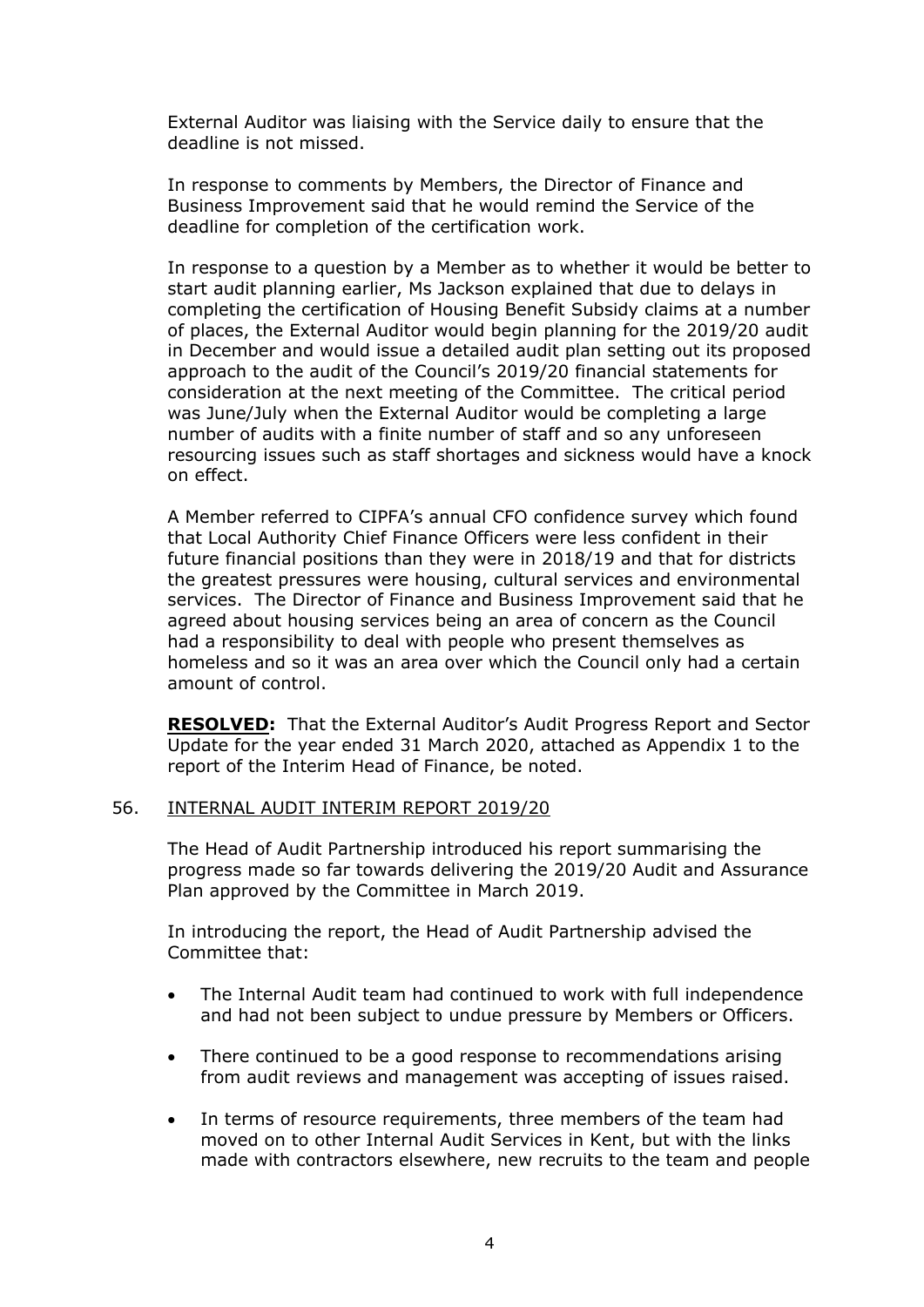returning from maternity leave, it was considered that there was sufficient resource to deliver the 2019/20 Audit and Assurance Plan.

- Since the last report to the Committee in July 2019, five assurance rated reports had been issued and they all had a Sound rating which was a positive assurance rating, indicative of controls working well.
- Four high priority actions had been deferred beyond their originally agreed date, but the Internal Audit team was satisfied in all of these cases that the Officers were on top of the issues as they develop and looking forward to full implementation in due course.
- The report also covered other Audit Service work to provide assurance across the authority including risk management and counter fraud (investigations, whistleblowing and the National Fraud Initiative).
- With the agreement of the Council's External Auditor, the Internal Audit team had taken on a significant proportion of the testing required in connection with the certification of the Council's annual Housing Benefit Subsidy claim saving the Council around £8k. It was anticipated that the deadline for completion of the work would be met.
- The Internal Audit Service was required to undergo an external quality assessment at least every five years. The Audit Partnership's most recent such assessment was by the Institute of Internal Auditors in the spring of 2015. The aim was to put this work out to tender by the end of November with a view to reporting the results back to the Committee in the spring/summer of 2020 depending on the timelines of the successful tenderer. In the meantime, it was his view based on self-assessments that the Internal Audit Service continued to work in full conformance with the Public Sector Internal Audit Standards.

In response to questions by Members, the Head of Audit Partnership advised the Committee that:

- To achieve a Strong assurance rating, controls within the service needed to be well designed and operating as intended, exposing the service to no uncontrolled risk. There would also often be elements of good practice or value for money efficiencies that might be instructive to other authorities. Audit reports with this rating would have few, if any recommendations. A Sound assurance rating was a good one reflecting a service that was working well and, in an organisation looking to manage its limited resources, it was a good ambition to aim for.
- The Internal Audit Service last looked at contract management in the autumn of 2018 and the focus now was on implementing the recommendations arising from the review. Contract management, like all areas of the Council's business, remained in the Audit Universe and would be in the running for a full review in 2020/21 because at that point the actions would have been taken and the improvements embedded to an extent that a full review would see them.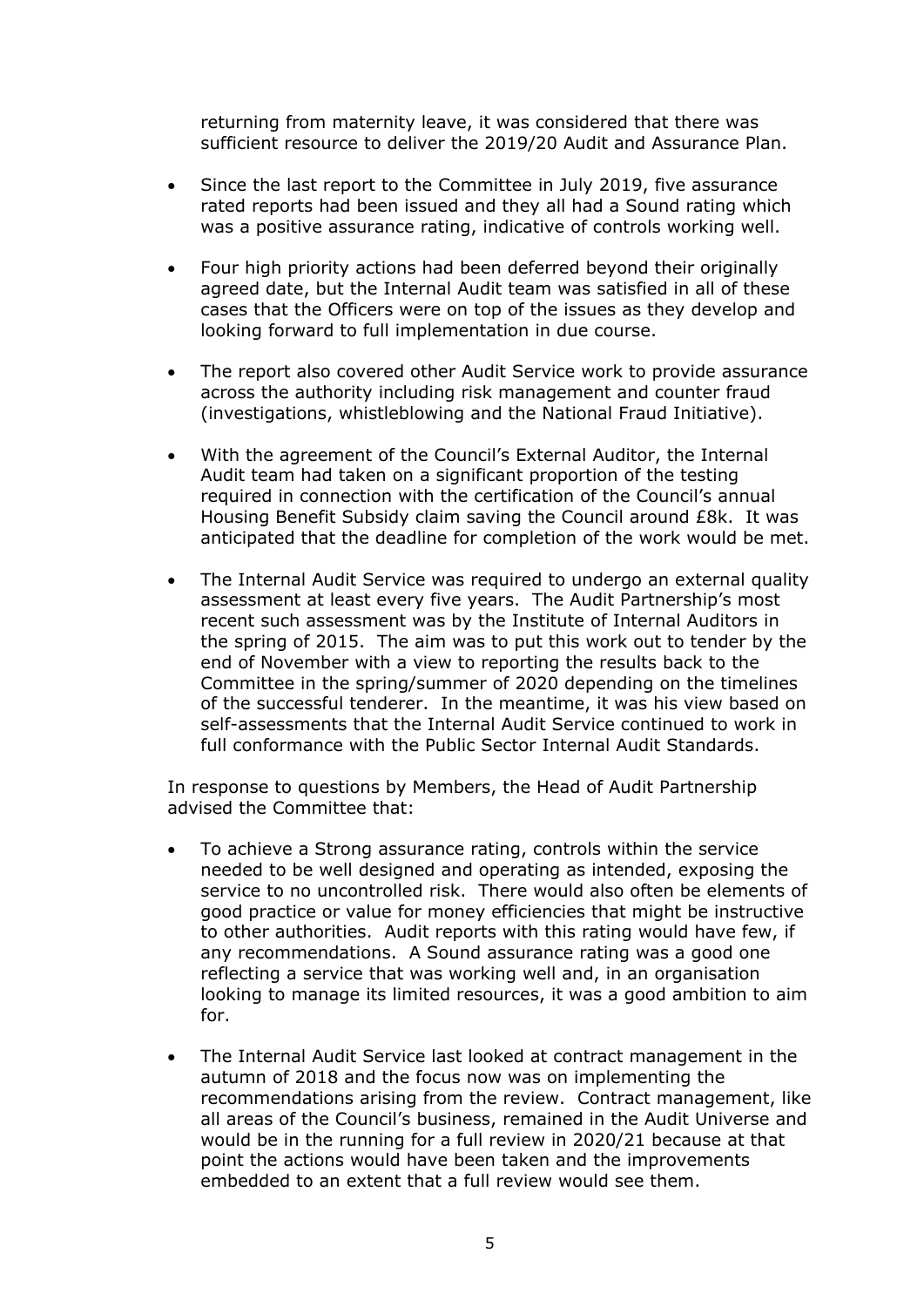One of the advantages of working in a four way partnership was that issues of resilience were easier to manage with access to a level of experience and resources beyond that of a single local authority Internal Audit Service. It could be argued that the independence of Internal Audit was more assured in a partnership arrangement.

During the discussion on this item, the Head of Audit Partnership updated Members on the approach to dealing with allegations, including potentially malicious accusations, under the Council's Counter Fraud Policy.

**RESOLVED:** That the progress made so far towards delivering the 2019/20 Audit and Assurance Plan be noted.

#### 57. MAIDSTONE PROPERTY HOLDINGS LTD - GOVERNANCE

The Director of Finance and Business Improvement presented his report updating the Committee on the outcomes of a review of the governance arrangements at Maidstone Property Holdings Ltd. It was noted that:

- In September 2016, the Council incorporated a wholly owned company limited by shares called Maidstone Property Holdings Ltd (the Company). The Company was established to hold property leased to it by the Council and to undertake other property development/management activities.
- In December 2017, the Company's structure was subject to a report by the Internal Audit team. The report identified a number of areas for improvement within the Company's governance structure and assurance mechanisms which would need to be addressed as the scope of the Company's activities expanded. A report to this Committee in November 2018 described the Internal Audit findings and referred to a forthcoming review of the Company's aims, objectives and governance structure. It was agreed that the outcomes of the review would be reported back to this Committee.
- The review, which was undertaken with the assistance of external solicitors, had resulted in confirmation of the Company's future aims and objectives, an amended draft Business Plan and various other company documents, clarity on the Service Agreement required and clarity on the different roles of the Company and the Council. The Policy and Resources Committee had agreed to recommend to Council a number of measures to implement the findings of the governance review. These recommendations would be considered by the Council at its meeting in December 2019.
- As shareholder, the Council was responsible for certain functions in respect of the Company ("reserved matters"). It was proposed that the Council delegates the function to make shareholder decisions to the Policy and Resources Committee and that the Committee delegates certain shareholder reserved matters to a nominated Officer, who, it was suggested, should be the Director of Finance and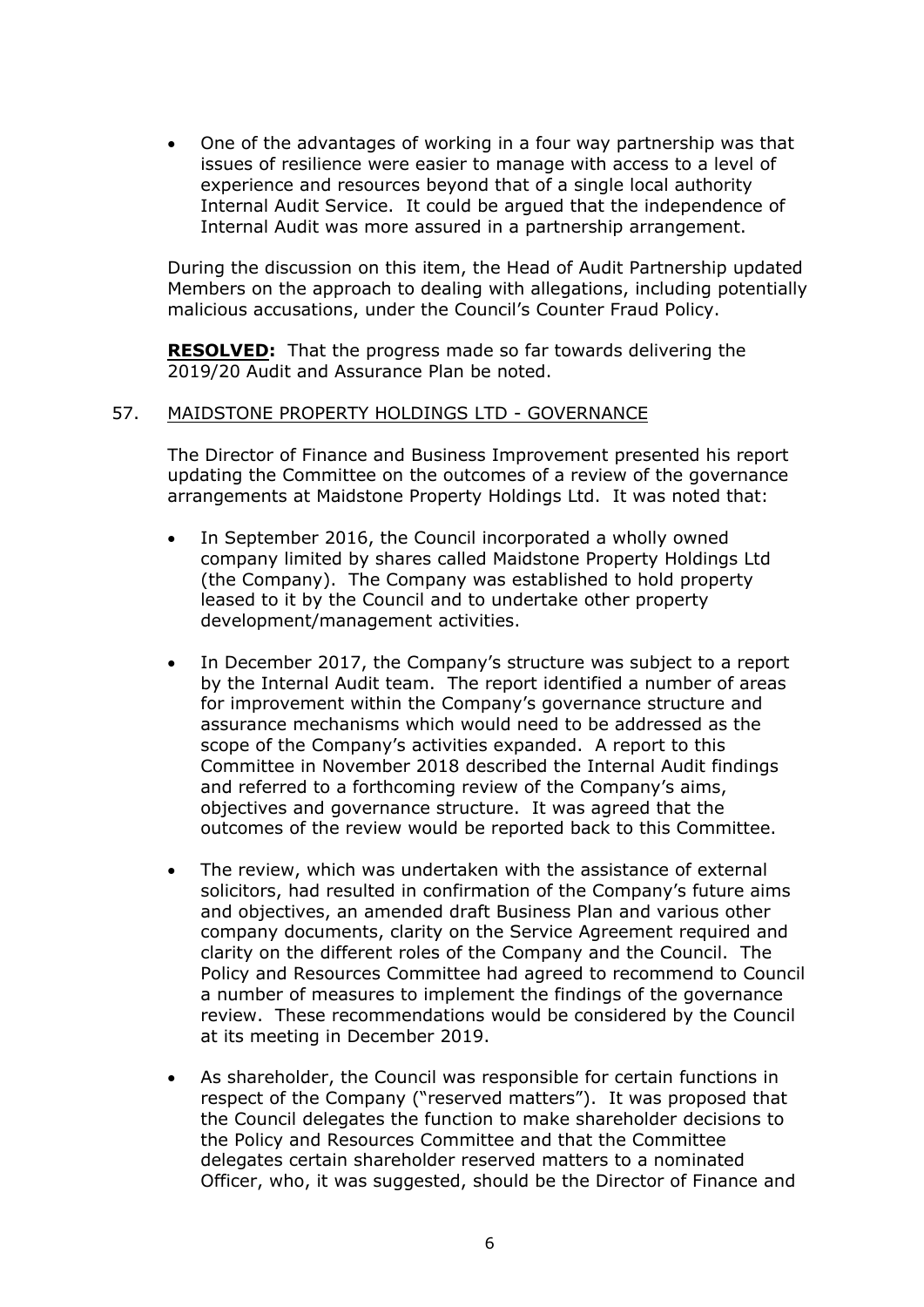Business Improvement. There was provision for representatives of the Council to attend and observe Board meetings. This would generally be the Director of Finance and Business Improvement who would also represent the Council at the Annual General Meeting.

During the discussion, the Director of Finance and Business Improvement undertook to make sure that information relating to Board meetings was circulated to Members of the Policy and Resources Committee as the relevant Committee. He also confirmed that it would be in order for Members of the Policy and Resources Committee to attend Board meetings.

In response to further questions, the Director of Finance and Business Improvement explained that:

- Although the Company would hold an Annual General Meeting which representatives of the Council could attend, he did not think that it would be appropriate for members of the public to attend.
- Regular reports on the activities of the Company were presented to the Policy and Resources Committee as part of the quarterly financial monitoring report. If the Audit, Governance and Standards Committee was interested in the activities of Maidstone Property Holdings Ltd, it would need to make sure provision was made in the Internal Audit and Assurance Plan.

The Head of Audit Partnership confirmed that although the Internal Audit Service was the Council's Internal Auditor, it had not been appointed as the Company's Internal Auditor. However, the way the Council used its powers to oversee and direct the Company, rather than the operations of the Company itself, was part of the Audit Universe and would be looked at in due course after a risk assessment.

**RESOLVED:** That the report updating the Committee on the outcomes of a review of the governance arrangements at Maidstone Property Holdings Ltd be noted.

## 58. TREASURY MANAGEMENT MID-YEAR REVIEW 2019/20

The Director of Finance and Business Improvement presented his report setting out the activities of the Treasury Management function for the first six months of the 2019/20 financial year in accordance with CIPFA's Code of Practice on Treasury Management in Local Authorities.

The Director of Finance and Business Improvement advised the Committee that:

 The main elements of the Strategy were (a) that the Council uses cash for its capital investments rather than borrowing, and was still in the position that it had not borrowed to finance the Capital Programme, and (b) that the Council aimed to diversify its cash holdings to mitigate risks. The Council held £27.98m of investments as at 30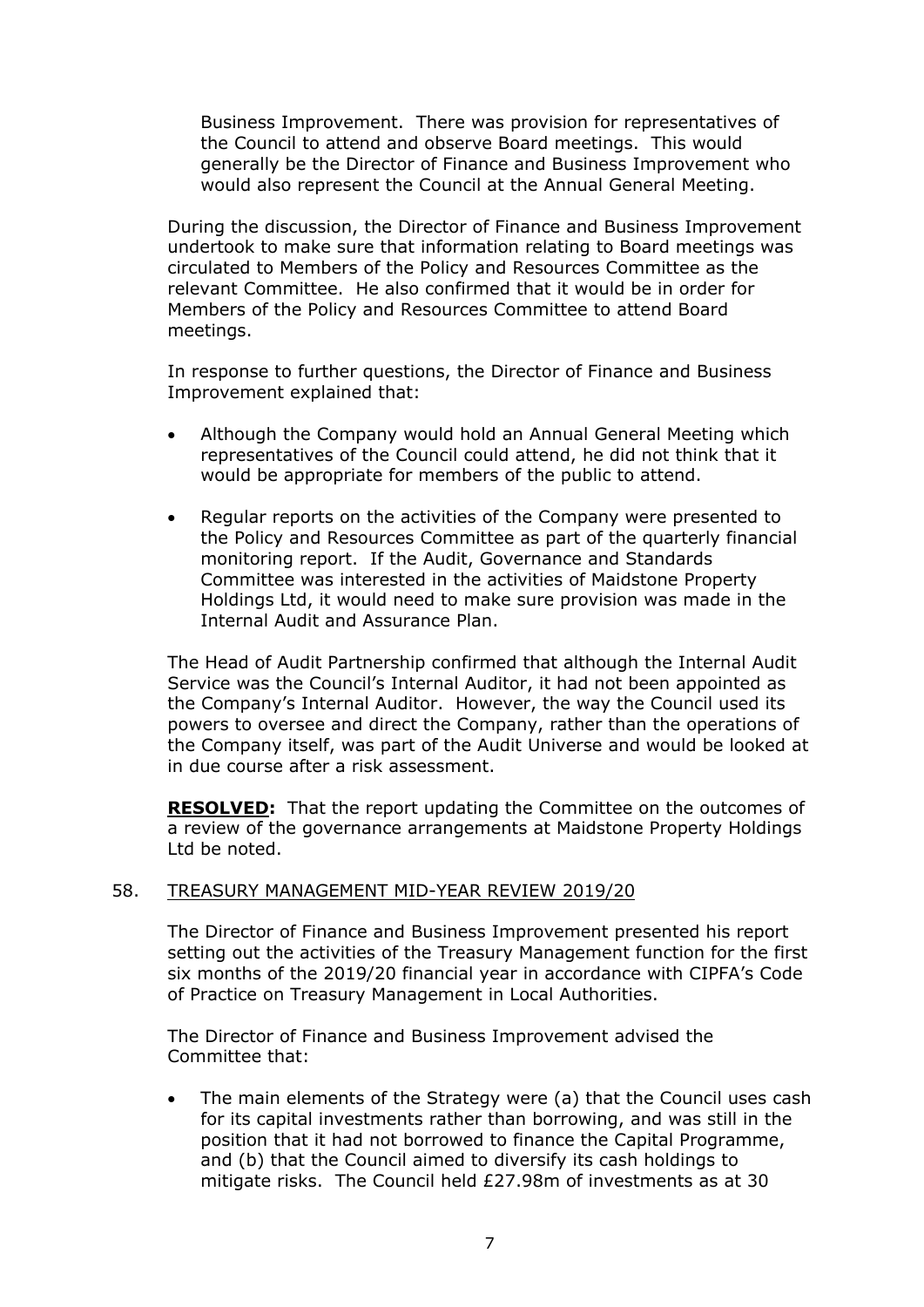September 2019 and these were spread over a range of financial institutions.

- During the first six months of the financial year 2019/20, the Council had operated within the prudential and treasury indicators set out in the Treasury Management Strategy Statement and in compliance with the Council's Treasury Management Practices.
- It was predicted that the Council would borrow before the end of the financial year to fund the Capital Programme. Given the recent increases in rates charged by the Public Works Loan Board (PWLB), the Council would investigate a range of possible sources of borrowing in terms of finance and risk. He was confident that the Council would be able to borrow relatively cheaply to fund the Capital Programme as and when it needed to do so.

In response to a question by a Member as to whether the Council should have borrowed sooner having regard to the increased cost of PWLB borrowing, the Director of Finance and Business Improvement advised the Committee that the problem with borrowing sooner was that the Council would have been holding large cash balances and the cost of borrowing would have been more than the cash would be earning. The Corporate Finance team was keeping interest rates under review and the indications were that they would remain low for the foreseeable future. The Council continued to be able to access borrowing at relatively low cost, so it had not missed an opportunity to borrow before PWLB rates were increased.

## **RESOLVED:**

- 1. That the position of the Treasury Management Strategy as at 30 September 2019 be noted.
- 2. That no amendments to the current procedures are necessary as a result of the review of activities in 2019/20.

## 59. BUDGET STRATEGY - RISK ASSESSMENT UPDATE

The Director of Finance and Business Improvement introduced his report providing an update on the budget risks facing the Council.

The Director of Finance and Business Improvement explained that recent government announcements had provided reassurance about the funding position for local government in the short term. However, over the medium term there continued to be uncertainty about funding arrangements. The risk of a disorderly exit from the EU, with the consequent adverse financial consequences, had receded.

In response to questions by Members, the Director of Finance and Business Improvement said that:

 Business rates were being looked at by the political parties nationally and if they were to be abolished that would be a big issue because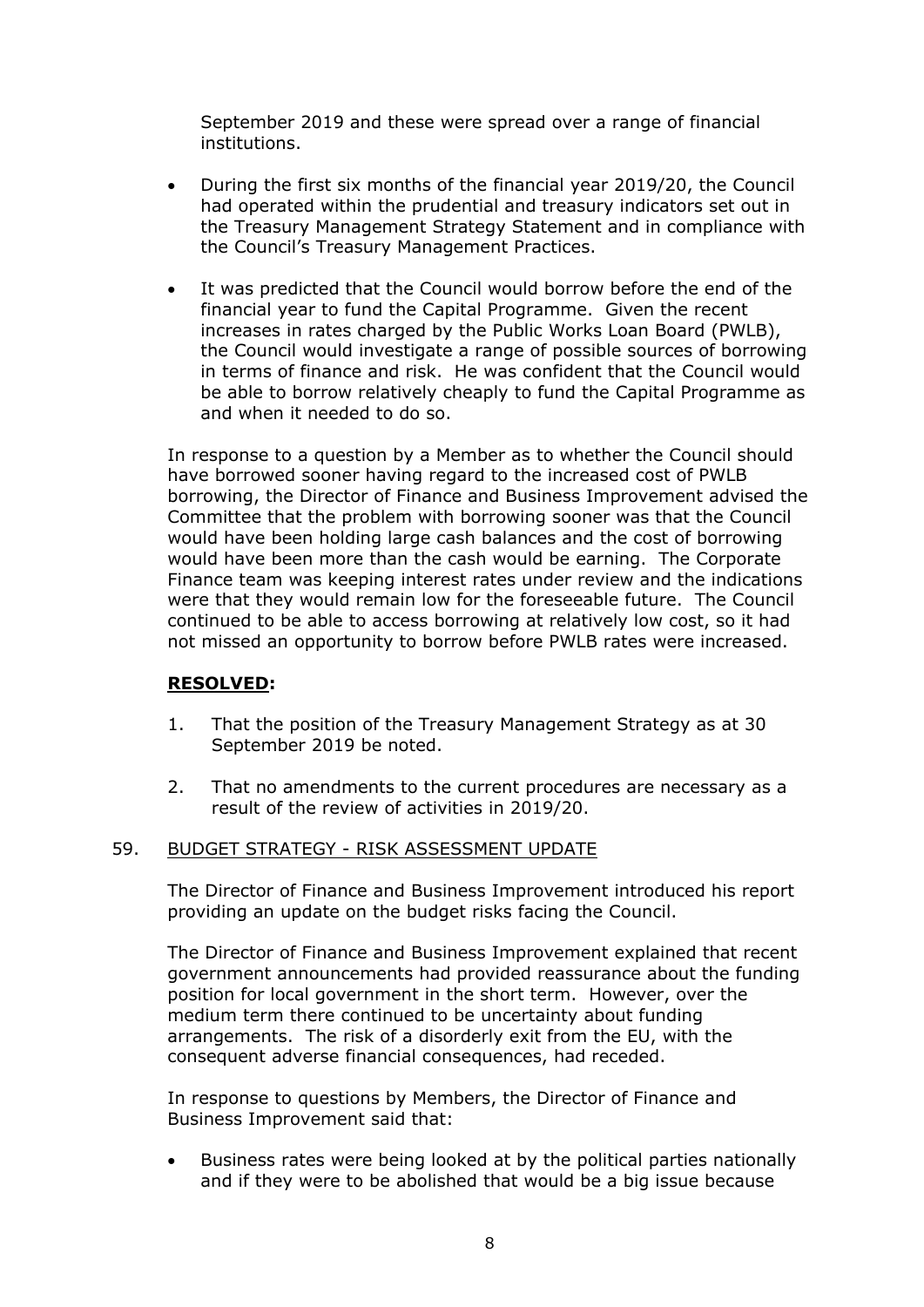business rates were an important source of local government funding. There would have to be something to replace business rates if local government was to be funded properly.

 There were risks associated with the funding of the Capital Programme, but the Council continued to be able to access borrowing at relatively low cost, and he did not consider that the Council should be borrowing yet as the cost of borrowing would be more than the cash would be earning. This was a view supported by the Council's investment advisers.

**RESOLVED:** That the updated risk assessment of the Budget Strategy, attached as Appendix A to the report of the Director of Finance and Business Improvement, be noted.

## 60. REDMOND REVIEW - CALL FOR VIEWS

The Interim Head of Finance introduced his report regarding the independent review into the arrangements in place to support the transparency and quality of local authority financial reporting and external audit in England (the "Redmond Review").

The Interim Finance Manager explained that:

The scope of the Review was in two parts as follows:

*A Strategic Call for Views* focusing on what the users of accounts expect from the local authority accounts production and audit process; and

*A Technical Call for Views* asking for views on the detailed statutory and professional frameworks underpinning the audit and financial reporting framework.

 It was not necessary for respondents to answer every question, and it was suggested that the Council's response might focus on a range of key areas of specific local interest or concern. Potential key areas of focus included:

The "expectation gap" – a perceived difference between what users of the financial statements and other stakeholders expect from an audit and what an audit is actually required to deliver;

The current size and complexity of local authority financial statements;

The scope of the VFM opinion; and

The balance between the reduction in audit fees and quality of outputs.

 He wished to amend the recommendation to read that the Committee delegates authority to the Director of Finance and